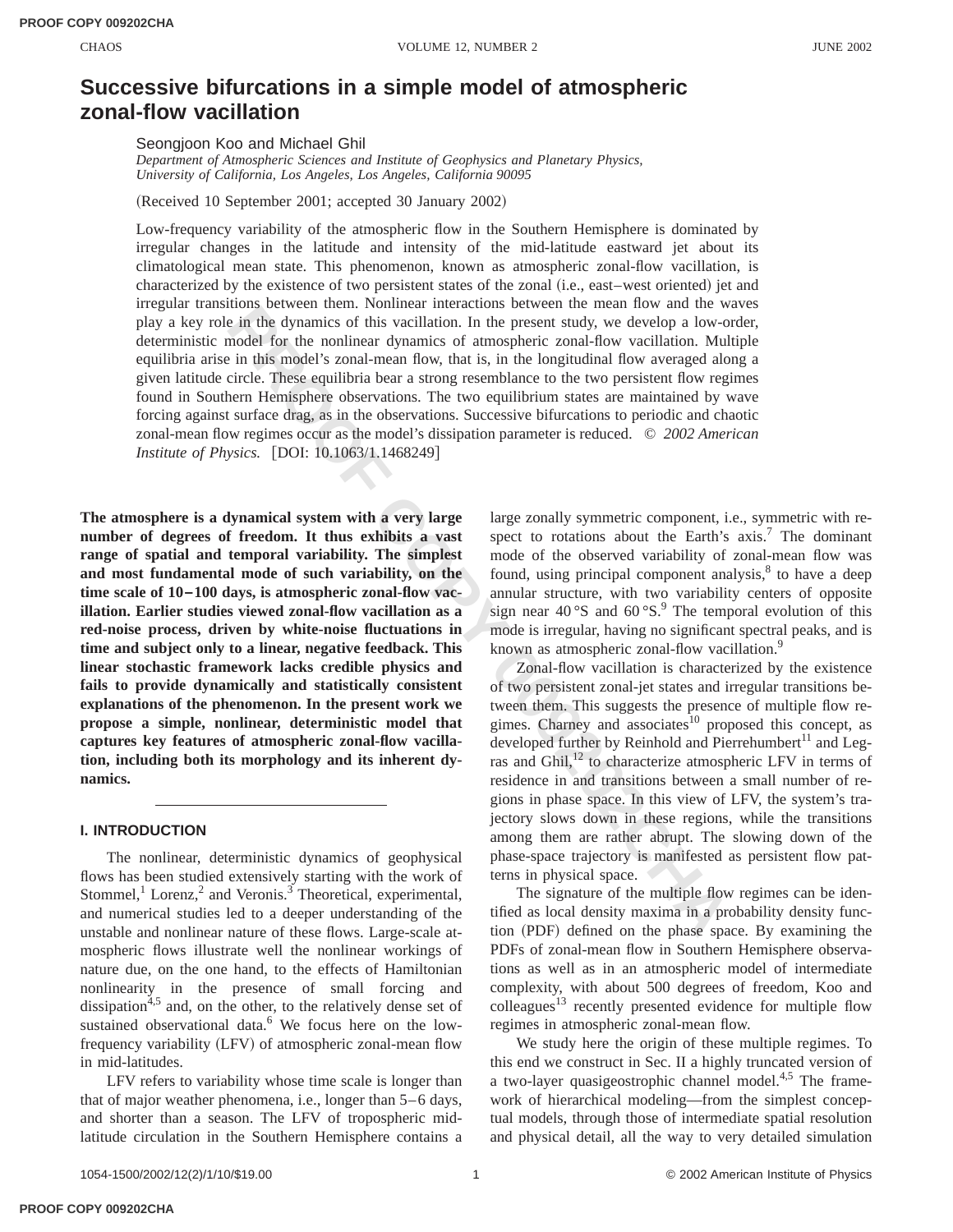| Geostrophic balance   | Momentum balance between the Coriolis force and<br>the pressure gradient force                                   | namic<br>long ti     |
|-----------------------|------------------------------------------------------------------------------------------------------------------|----------------------|
| Potential temperature | Temperature that a parcel of dry air, at an arbitrary                                                            | zation               |
|                       | position, would acquire if it moved adiabatically<br>to a reference pressure level, usually taken as<br>1000 hPa | form c<br>$\partial$ |
| Surface drag          | Friction between the air flow above and Earth's<br>surface                                                       | $\partial t$         |
| Vorticity             | Microscopic measure of the fluid's rotation                                                                      |                      |
| Zonal                 | East-west oriented                                                                                               |                      |

Zonal-flow vacillation Irregular changes in the latitude and intensity of the mid-latitudeeastward jet about its climatological mean state Zonal mean Average along a given latitudinal circle Zonally symmetric Symmetric with respect to rotations about Earth's

axis

models—has become essential to understand the fundamental processes that underlie the inherently complex behavior of a large dynamical system, such as the atmosphere.<sup>14</sup> The horizontal truncation of our model corresponds to the lowest possible resolution that captures the zonal-flow variability associated with the vacillation.

Using this simple model we explore in Sec. III the dynamical origin of the multiple flow regimes that occur in more detailed and realistic models, as well as in the Southern Hemisphere observations. The low-order model's nonlinear behavior, including its successive bifurcations and transition to chaos, $^{15}$  is carefully examined. The underlying mechanisms that lead to this nonlinear behavior are explained and the implications of our results for the multiple flow regimes in atmospheric zonal-mean flow are discussed in Sec. IV. Concluding remarks follow in Sec. V.

#### **II. LOW-ORDER MODEL DERIVATION**

**Example the set of the set of the set of the system and set of the system of the system of the set of the set of the set of the set of the set of the set of the set of the set of the set of the set of the set of the set** We consider a simple quasigeostrophic model of the atmosphere, i.e., a model in which the dominant balance is between the Coriolis force and the pressure gradient, modified by the nonlinear transport of vorticity by the flow itself. These models neglect motions that are faster than weather phenomena,<sup>4,5,16</sup> such as gravity waves or sound waves. The model domain is a mid-latitude, periodic channel centered at latitude  $\phi_0$ . The meridional boundaries of the channel are at  $y=0$  and  $\pi L$ , where *L* is a horizontal length scale. The model has two vertical layers centered at the 250 and 750 hPa pressure surfaces.

The governing equations are derived fundamentally from Newton's second law of motion and the first law of thermodynamics for a viscous fluid under the influence of gravity and rotation. The conservation of momentum subject to the quasi-geostrophic approximation can be conveniently expressed in vorticity form. The conservation of thermodynamic energy in the atmosphere can be compactly written in terms of potential temperature.

Selected meteorological terminology used in the present study is summarized in Table I, for the benefit of the interested but nonexpert reader. Further clarification can be found in a number of texts.4,5,16

The resulting quasigeostrophic vorticity and thermodyenergy equations are valid on the large spatial and lime scales of interest here. We use a vertical discretidue to Lorenz, $^{17}$  to obtain the following two-layer of these equations:

$$
\frac{\partial}{\partial t} \nabla^2 \psi = -J(\psi, \nabla^2 \psi) - J(\tau, \nabla^2 \tau) - \beta_0 \frac{\partial \psi}{\partial x} \n- \frac{1}{2} k_d \nabla^2 (\psi - \tau),
$$
\n(1)

$$
\frac{\partial}{\partial t} \nabla^2 \tau = -J(\psi, \nabla^2 \tau) - J(\tau, \nabla^2 \psi) - \beta_0 \frac{\partial \tau}{\partial x} - \frac{f_0 w}{H} \n+ \frac{1}{2} k_d \nabla^2 (\psi - \tau),
$$
\n(2)

$$
\frac{\partial \theta}{\partial t} = -J(\psi, \theta) - \frac{\sigma}{H} w + h'_d(\theta^* - \theta). \tag{3}
$$

The following notation has been used.

- $\psi_1$  upper-level streamfunction
- $\psi_2$  lower-level streamfunction
- $\psi$  [=( $\psi_1 + \psi_2$ )/2], mean streamfunction (also called barotropic)
- $\tau$   $[(\psi_1 \psi_2)/2]$ , shear streamfunction (also called baroclinic)
- 
- *w* vertical velocity at the interface  $\theta$ , upper-level potential temperature
- $\theta_1$  upper-level potential temperature<br> $\theta_2$  lower-level potential temperature
- $\theta_2$  lower-level potential temperature<br>  $\theta = [\theta_1 + \theta_2]/2]$ , mean potential t
- $\theta$  [=( $\theta_1 + \theta_2$ )/2], mean potential temperature<br>  $\theta^*$  mean potential temperature at radiative equi mean potential temperature at radiative equilibrium
- $H \sim$  the characteristic depth of either layer
- $\sigma$  static-stability parameter
- $k_d$  the Ekaman damping coefficient at the bottom surface
- $h_d'$ the Newtonian cooling coefficient
- $f \qquad [f_0 + \beta_0 y]$ , the Coriolis parameter

Here  $J(a,b)$  is the Jacobian of *a* and *b* with respect to *x* and *y*, while  $\nabla^2$  is the Laplacian.

The Coriolis parameter  $f = 2\Omega \sin \phi$ —where  $\Omega$  is the angular velocity of the Earth about its axis and  $\phi$  the local latitude—is simplified, due to the model's flat channel geometry, by expanding it in a truncated Taylor series about the latitude  $\phi_0$  of the channel's center. Thus, the constant coefficient  $f_0$  is the Coriolis parameter at latitude  $\phi_0$  and the so-called beta parameter  $\beta_0$  is its derivative with respect to *y* at latitude  $\phi_0$ . The magnitude of mechanical damping at the Earth's surface is adjusted by the coefficient  $k_d$ . The static stability parameter  $\sigma$  is a measure of the stability of the atmosphere in hydrostatic equilibrium with respect to vertical displacements of an air parcel.

Mid-latitude atmospheric flows are driven by quasigeostrophic response to the pole-to-equator differential in radiative heating. In our model, this thermal forcing is represented by the last term in Eq.  $(3)$ . Here potential temperature is relaxed toward a given equilibrium value  $\theta^*$  with a relaxational time scale given by the reciprocal of  $h_d$ .

The system of equations is closed by the thermal-wind equation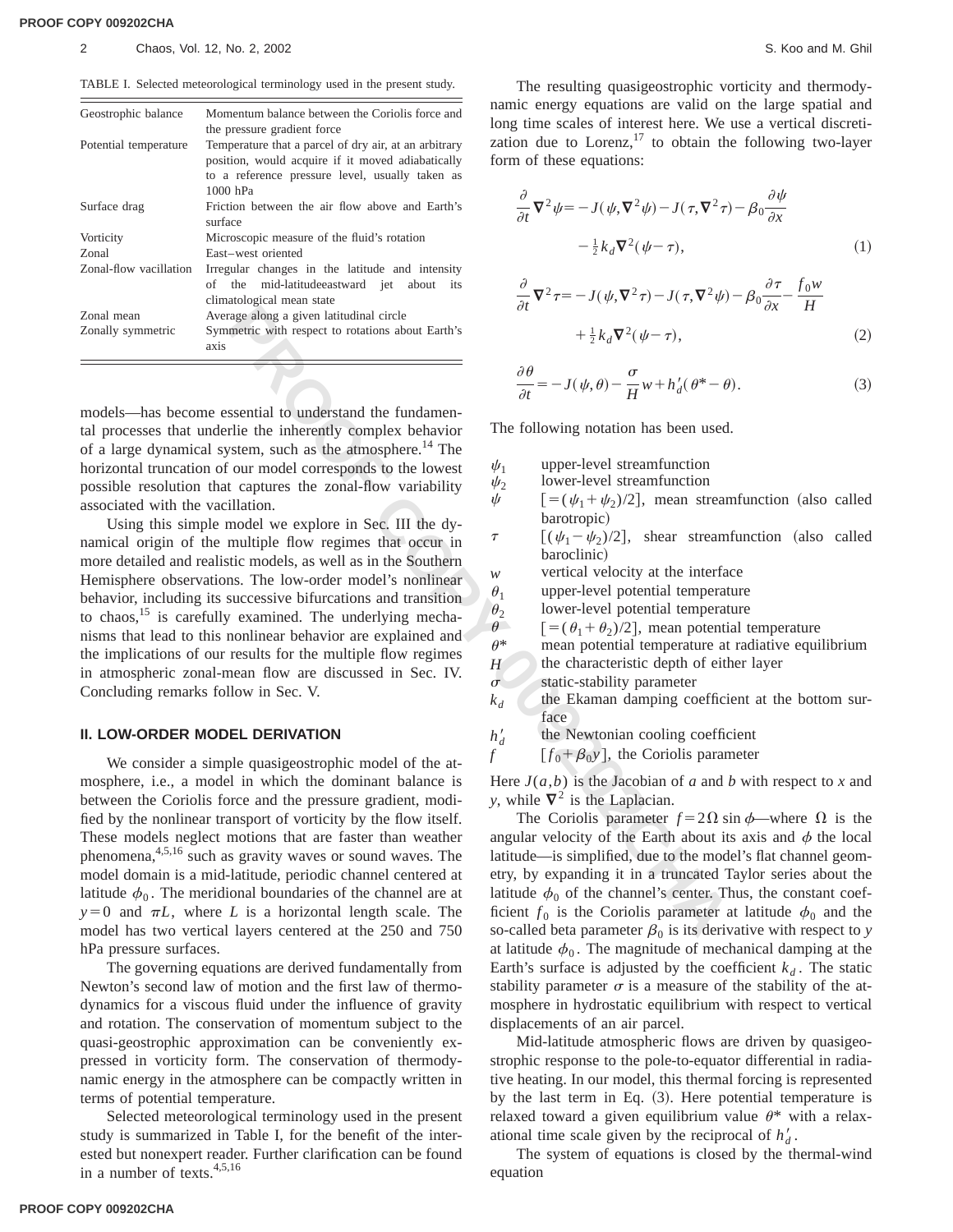$$
\nabla^2 \theta = A \, \nabla^2 \tau,\tag{4}
$$

which results from geostrophic balance and the hydrostatic approximation of no vertical acceleration that is also valid for planetary-scale flows. The constant coefficient *A* is defined as

$$
A = \frac{2 f_0}{c_p [(P_2/P_{00})^{\kappa} - (P_1/P_{00})^{\kappa}]} ,
$$

 $c_p$  is the specific heat at constant pressure,  $\kappa = R/c_p$ , and *R* is the universal gas constant;  $P_1 = 250$  hPa,  $P_2 = 750$  hPa, and  $P_{00}$ =1000 hPa denote pressure at the upper, lower, and surface level, respectively.

crively.<br>
The mondimensionalized as follows: y by<br>
increased ratio of the two horizontal<br>
increases  $\beta = 1a^{-1}$  by  $L^2\beta_0$ , the  $\gamma A L^2f_0$ , and  $\beta_0$  by  $f_0L^{-1}$ . Our<br>  $\sigma_0 = \sigma (AL^2\beta_0)^{-1}$ ,  $2k = k_d f_0^{-1}$ , and  $h''$ <br> The variables are nondimensionalized as follows: *y* by  $L, x$  by  $L/n$ , where *n* is the aspect ratio of the two horizontal length scales, *t* by  $f_0^{-1}$ ,  $\psi$  and  $\tau$  by  $L^2 f_0$ ,  $\theta$  by  $AL^2 f_0$ ,  $w$  by *Hf*<sub>0</sub>,  $k_d$  and  $h'_d$  by  $f_0$ ,  $\sigma$  by  $AL^2 f_0$ , and  $\beta_0$  by  $f_0 L^{-1}$ . Our dimensionless constants are  $\beta = La^{-1} \cot \phi_0$ , where *a* is the radius of the earth,  $\sigma_0 \equiv \sigma (AL^2 f_0)^{-1}$ ,  $2k = k_d f_0^{-1}$ , and *h*<sup>n</sup>  $\equiv h'_d f_0^{1-1}$ ; our dimensionless channel has width  $\pi$  and zonal length  $2\pi$ .

The dependent variables are expanded in the eigenfunctions  $F_i$  of the Laplace operator,

$$
\nabla^2 F_i = -a_i^2 F_i,\tag{5}
$$

subject to the boundary

$$
\frac{\partial F_i}{\partial x} = 0 \quad \text{at } y = 0, \pi,
$$
 (6)

and orthonormality conditions

$$
\overline{F_i F_j} = \delta_{ij} \,,\tag{7}
$$

where  $\delta_{ij}$  is the Kronecker delta function and

$$
\overline{(\ )} \equiv \frac{\int_0^{\pi} \int_0^{2\pi} (-) dx dy}{\int_0^{\pi} \int_0^{2\pi} dx dy}.
$$

We simplify the two-layer quasigeostrophic system to the utmost by retaining the fewest modes that still capture the key elements of zonal-flow vacillation. The simplest choice is to retain two *y* modes and one *x* wave.<sup>18</sup> This allows fluctuating zonal-mean flows in a meridional plane via the interaction between zonal-mean flow and waves that propagate in the *x* direction. Thus, the eigenfunctions are

$$
F_1 = \sqrt{2} \cos(y), \quad F_2 = 2 \cos(x)\sin(y),
$$
  
\n
$$
F_3 = 2 \sin(x)\sin(y),
$$
  
\n
$$
F_4 = \sqrt{2} \cos(2y), \quad F_5 = 2 \cos(x)\sin(2y),
$$
  
\n
$$
F_6 = 2 \sin(x)\sin(2y).
$$
  
\n(9)

The expansion of the dependent variables takes the form

$$
\{\psi, \tau, \theta, w\}(x, y, t) = \sum_{i=1}^{6} \{\psi_i, \tau_i, \theta_i, -\omega_i\}(t) F_i(x, y).
$$
\n(10)

Following Refs. 18 and 19, the thermal forcing is represented by a single zonal component

$$
\theta^*(x, y) = \theta_1^* F_1(y). \tag{11}
$$

The nonlinear, conservative terms in the model equations are expanded as

$$
J(F_j, F_m) = \sum_i c_{ijm} F_i, \qquad (12)
$$

where  $c_{ijm}$  are interaction coefficients defined by

$$
c_{ijm} = \overline{F_i J(F_j, F_m)}.
$$

The expansion of the  $\beta$  term uses the relation

$$
\frac{\partial F_m}{\partial x} = \sum_i \ b_{im} F_i \,, \tag{13}
$$

where

$$
b_{im} = \overline{F_i \frac{\partial F_m}{\partial x}}.
$$

We use the thermal-wind balance (4) to replace  $\tau$  with  $\theta$ and thus arrive at the nondimensional, spectrally decomposed form of Eqs.  $(1)$ – $(3)$ , namely,

$$
\frac{d\psi_i}{dt} = \frac{n}{2} a_i^{-2} \sum_{j=1}^6 \sum_{m=1}^6 c_{ijm} (a_j^2 - a_m^2) (\psi_j \psi_m + \theta_j \theta_m)
$$

$$
+ n \beta a_i^{-2} \sum_{i=1}^6 b_{ij} \psi_j - k(\psi_i - \theta_i), \qquad (14)
$$

$$
\frac{d\theta_i}{dt} = \frac{n}{2} a_i^{-2} \sum_{j=1}^6 \sum_{m=1}^6 c_{ijm} (a_j^2 - a_m^2) (\psi_j \theta_m + \theta_j \psi_m)
$$
  
+  $n \beta a_i^{-2} \sum_{i=1}^6 b_{ij} \theta_j + k (\psi_i - \theta_i) - a_i^{-2} \omega_i,$  (15)

$$
\frac{d\theta_i}{dt} = -n\sum_{j=1}^6 \sum_{m=1}^6 c_{ijm}\psi_j \theta_m + \sigma_0 \omega_i + h''(\theta_i^* - \theta_i). \quad (16)
$$

One can eliminate  $\omega_i$  by combining Eqs. (15) and (16). We thus obtain a system of 12 nonlinear ordinary differential equations (ODEs) for the variables  $\psi_i(t)$  and  $\theta_i(t)$ ; they are listed in full in the Appendix.

The configuration of our low-order model is somewhat similar to those of Lorenz,<sup>18</sup> Charney and Straus,<sup>19</sup> and Reinhold and Pierrehumbert.<sup>11</sup> There are, however, important differences. Lorenz's<sup>18</sup> model of 14 ODEs was constructed to simulate the flow in a thermally heated rotating tank. Our model is designed to simulate instead key features of atmospheric zonal-flow vacillation. To this end, we adopted the so-called  $\beta$ -plane approximation, which allows the Coriolis parameter *f* to vary linearly with latitude about the center of the channel,4,5,16 rather than Lorenz's *f*-plane approximation, in which *f* is kept constant and thus Earth's sphericity is totally neglected. In rotating-tank experiments, the so-called static stability of the fluid at rest is adjusted by large-scale "sloping convection," <sup>20</sup> while in the atmosphere it is primarily determined by small-scale moist convection. Thus, an equation that governs the time variation of static stability  $\sigma$  $= \sigma(t)$  in the Lorenz model<sup>18</sup> has been dropped. Instead, this quantity is held constant in our model, as in other dry quasigeostrophic models of the atmosphere.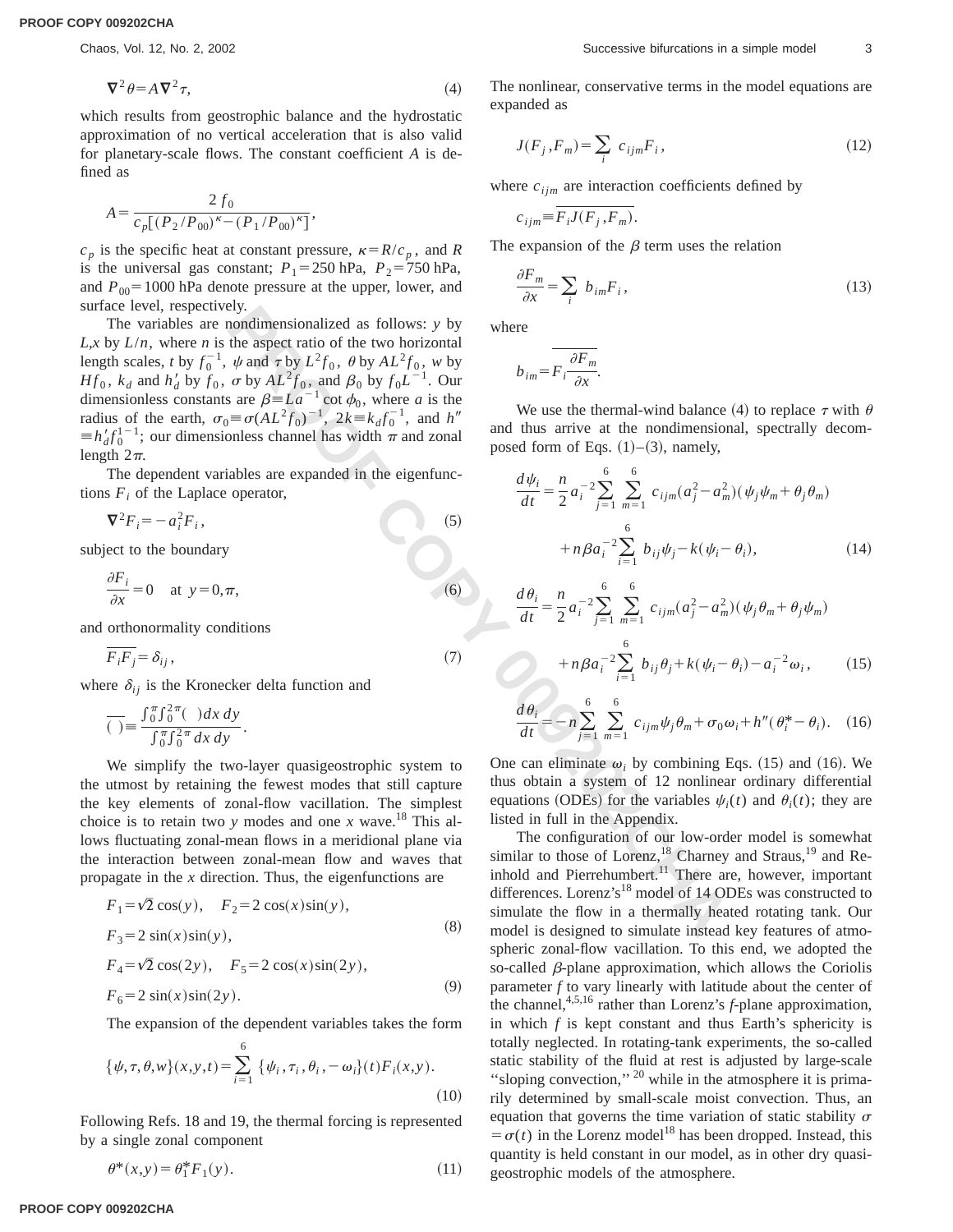#### 4 Chaos, Vol. 12, No. 2, 2002 Chaos, Vol. 12, No. 2, 2002

Unlike in the models of Refs. 11 and 19, there is no topography in our model. Thus, our model's waves are not externally forced through topographic resonance.<sup>4,10</sup> Our model's horizontal resolution follows Lorenz<sup>18</sup> and differs from that of Refs. 11 and 19.

### **III. SUCCESSIVE BIFURCATIONS AND TRANSITION TO CHAOS**

We present stationary and time-dependent solutions of our low-order model [Eqs.  $(A1)–(A12)$ ], in a range of parameter values that are close to Earthlike settings. The scaling constants are set as follows:  $\phi_0 = 45 \degree N$ , *L* = 1600 km,  $a_0$ =6400 km,  $H$ =7.5 km,  $f_0$ =1×10<sup>-4</sup> s<sup>-1</sup>, and  $A$ =8.03  $\times 10^{-7}$  s K m<sup>-2</sup>. Nondimensional parameter values are chosen as follows:  $\beta$ =0.25,  $\sigma_0$ =0.15,  $\theta_1^*$ =0.105, *n* = 1.5, while the control parameter  $k=h''$  is allowed to range over the interval  $[0.047, 0.120]$ . With this choice of *L* and *n*, the channel has a width of  $\pi L$ =5027 km and a length of  $2\pi L/n$  $=6702$  km. This is approximately the size of the North or South Atlantic basin.

The thermal forcing parameter  $\theta_1^*$  is associated in our model with the temperature change, at radiative equilibrium, across the channel's midlevel through the relation

$$
\Delta T^* = \left(\frac{4\sqrt{2}L^2 f_0^2}{R}\right)\theta_1^* \,. \tag{17}
$$

The choice of  $\theta_1^* = 0.105$  is equivalent to  $\Delta T^* = 53.0$  K. This is in rough agreement with observations. Note that our thermal forcing is much weaker than that of  $Lorenz<sup>18</sup>$  or Charney and Straus.19 Other parameter values are within the ranges of Earthlike settings given by Ref. 11.

We explore solution behavior by changing the dissipation parameter *k* and study successive bifurcations of the system, from the most stable flow regime to the most unstable one. $4,6,15,21$  To do so, we first solve the model analytically for the simplest flow regime, the steady Hadley circulation, in which no wave components appear. We note that if all the wave components  $(i.e.,$  the variables with subscripts 2, 3, 5, and 6) in Eqs.  $(A1)$ – $(A12)$  vanish identically, the equations that govern these variables are automatically satisfied. In this case, the equations that govern  $\psi_4$  and  $\theta_4$  indicate that these variables also vanish.

Thus, the entire set of ODEs is reduced to the two equations for  $\psi_1$  and  $\theta_1$ . The resulting steady-state solution is

$$
\psi_1 = \theta_1 = \theta_1^* \,. \tag{18}
$$

We call this unique stationary solution the *Hadley solution*, following Ref. 18, because it corresponds to the zonally symmetric Hadley cell on Earth.<sup>4</sup> Note that no multiple equilibria of purely zonal flow are possible.

Next, we seek time-dependent solutions by numerical integration of the model [Eqs.  $(A1)–(A12)$ ]. Our system of ODEs is not stiff and can thus be solved accurately by using an explicit Runge–Kutta  $(4,5)$  formula, the Dormand–Prince pair. $^{22}$  The numerical scheme is adaptive, that is, the integration time step is automatically decreased to reach the desired accuracy. We use a relative and an absolute tolerance of  $10^{-10}$ . All time integrations are conducted for 50 000 nondi-



FIG. 1. Projection of phase-space trajectories on the plane of  $\psi_2^0$  and  $\psi_4$  for the first Rossby mode ( $k=0.09$ ) and the Rossby mixed mode ( $k=0.068$ );  $\psi_2^0$  is the "frozen" coefficient of the first-mode wave (see text for details).

mensional time units, i.e., an interval equivalent to 5833 days, and results are saved every 1.0 nondimensional time unit. The model integrations start with an initial state of weak wave perturbations,  $\psi_2 = \psi_6 = 1.0 \times 10^{-3}$ . All other components are initially set to zero.

et as follows:  $\phi_0 = 45$  °N,  $\vec{L} = 1600$  km,<br>
27.5 km,  $\vec{L} = 1600$  km,<br>
27.6 km,  $\vec{L} = 1$  and  $\vec{A} = 8.03$ <br>
condimensional parameter values as etho-<br>
condimensional parameter values as etho-<br>
ter  $k = h''$  is allowed For the control parameter value of  $k=0.12$ , the numerical solution (not shown) exhibits a steady Hadley circulation that is identical to the analytical solution. This circulation becomes unstable when *k* is decreased and it undergoes a Hopf bifurcation. $4,21$  As a result, the first wave components  $\psi_2$  and  $\psi_3$  attain self-sustained oscillations with constant amplitudes. We call this new flow regime, following Ref. 18, the first Rossby mode, since it exhibits certain properties of the midlatitude Rossby waves on Earth. $4,5,16$  The projection of the corresponding limit cycle onto a plane is shown in Fig. 1 for  $k = 0.09$ . The unique period associated with this regime equals 20.5 days.

The first Rossby mode becomes unstable to perturbations in the second *y* mode as the dissipation parameter *k* is reduced further. As a result, the wave components associated with the second *y* mode reach self-sustained oscillations, in addition to those already present in the first wave components. The new flow regime, characterized by coexisting waves of the first and second *y* mode, is named the Rossby mixed mode, as in Ref. 18. A projection of the limit cycle associated with the Rossby mixed mode at  $k=0.068$  is also shown in Fig. 1. The stable period attained in this case equals 22.8 days.

Both the Rossby first- and mixed-mode solutions have propagating wave components. As shown by Lorenz,  $^{18}$  these waves can be ''frozen'' by choosing a frame of reference that travels along at the wave speed. The ''freezing of the waves'' corresponds to the following change of variables:

$$
\psi_2^0 = \sqrt{\psi_2 \psi_2 + \psi_3 \psi_3}, \quad \psi_3^0 = 0,\tag{19}
$$

$$
\psi_5^0 = (\psi_2 \psi_5 + \psi_3 \psi_6) / \sqrt{\psi_2 \psi_2 + \psi_3 \psi_3},
$$
  

$$
\psi_6^0 = (\psi_2 \psi_6 - \psi_3 \psi_5) / \sqrt{\psi_2 \psi_2 + \psi_3 \psi_3},
$$
 (20)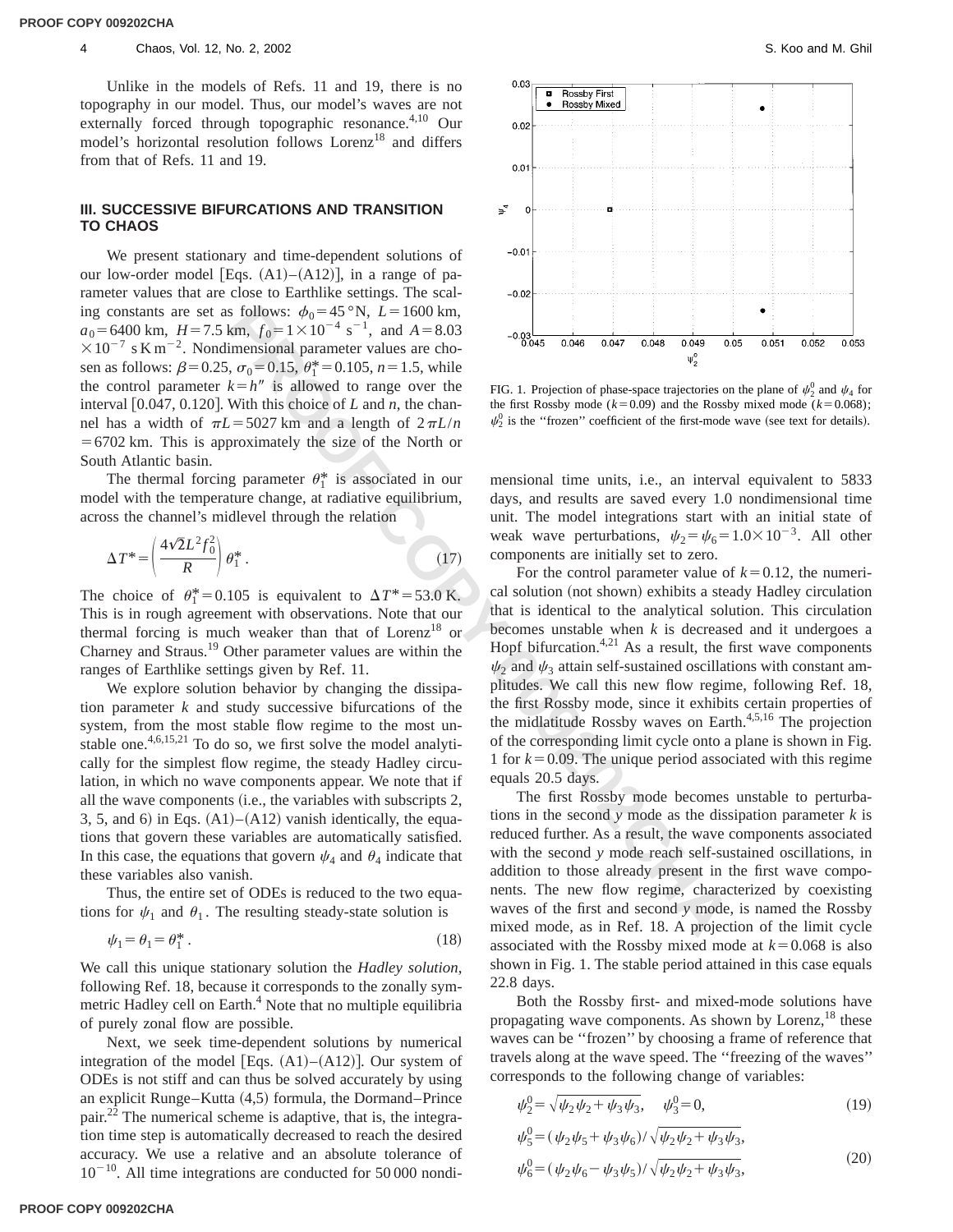$$
\theta_2^0 = (\psi_2 \theta_2 + \psi_3 \theta_3) / \sqrt{\psi_2 \psi_2 + \psi_3 \psi_3},
$$
  
\n
$$
\theta_3^0 = (\psi_2 \theta_3 - \psi_3 \theta_2) / \sqrt{\psi_2 \psi_2 + \psi_3 \psi_3},
$$
\n(21)

$$
\theta_5^0 = (\psi_2 \theta_5 + \psi_3 \theta_6) / \sqrt{\psi_2 \psi_2 + \psi_3 \psi_3},
$$
\n(23)

$$
\theta_6^0 = (\psi_2 \theta_6 - \psi_3 \theta_5) / \sqrt{\psi_2 \psi_2 / \psi_3 \psi_3}.
$$
\n(22)

This physically motivated, time-dependent change of coordinates corresponds to the mathematical device of ''freezing coefficients" in Floquet theory (see Sec. 5.3 in Ref. 4 and also Ref. 23).

In spite of the periodic wave motion, the Rossby mixedmode solutions' zonal-mean components  $\psi_1$  and  $\psi_4$  reach steady states, with nonzero  $\psi_4$ . This results in a steady zonal-mean flow

$$
U(y) = \sqrt{2}\psi_1 \sin(y) + 2\sqrt{2}\psi_4 \sin(2y),\tag{23}
$$

whose jet maximum is shifted away from the channel center. The Rossby mixed mode has another stable solution with the sign of  $\psi_4$  reversed when the sign of the  $\psi_2$  or  $\psi_6$  perturbation in the initial state is reversed (see also Fig. 1). Therefore, there exist two distinct stable circulations of the Rossby mixed mode. The multiple equilibria in zonal-mean flow are characterized by the two steady zonal jet states, whose jet maximum is located away from the channel center either on the poleward or equatorward side.

The Rossby mixed-mode regime becomes unstable and another stable flow regime appears as the control parameter *k* is reduced further. This regime is characterized by zonalmean flows that oscillate around the Rossby mixed-mode solutions. We call this new flow regime unsymmetric vacillation. In this regime, unlike for the first-mode and mixedmode regime, the wave components  $\psi_2$ ,  $\psi_3$ ,  $\psi_5$ , and  $\psi_6$ contain more than one oscillatory mode. For example, the power spectra for the unsymmetric vacillation with *k*  $=0.0608$  reveals three oscillatory modes with period 21.3, 28.7, and 163.8 days, as well as harmonics of the two shortperiod oscillations (not shown).

The zonal-mean components,  $\psi_1$  and  $\psi_4$ , also exhibit anharmonic oscillations, whose shape differs markedly from a sinusoid. For  $k=0.0608$ , for example, power spectra indicate that these highly nonlinear oscillations are composed of the fundamental oscillatory mode with period 24.5 days and its harmonics. As in the case of the Rossby mixed mode, there is another stable flow regime, with the sign of  $\psi_4$  reversed. Either of the multiple zonal-mean flow solutions is realized depending upon the initial state.

When the control parameter *k* is reduced even further a chaotic<sup>24</sup> flow regime appears. In this regime, all the zonalmean and wave components exhibit aperiodic, irregular signals. Our model's irregular flows exhibit sensitivity to initial data, a typical sign of deterministic chaos, as illustrated in Fig. 2. Two initially very close trajectories that started near the origin of the  $(\psi_1, \psi_4)$  plane eventually diverge dramatically and lose their initial similarities. Even in the chaotic flow regime, two subregimes co-exist for the same parameter values: they are characterized by opposite signs of  $\psi_4$ .

The transition to chaos is further examined in Fig. 3 by projecting the model's trajectories on the plane of  $\psi_1$  and



FIG. 2. Sensitivity to initial data: two trajectories (solid and dashed) with slightly different initial states (IC1 and IC2) for  $k=0.055$ . The trajectories are displayed on the plane spanned by  $\psi_1$  and  $\psi_4$  for the nondimensional time interval  $0 \le t \le 1200$ .

 $\psi_4$ . Note that  $\psi_1$  and  $\psi_4$  fully determine the zonal-mean flow [see Eq.  $(23)$ ]. For  $k=0.0608$ , the zonal-mean flow is purely periodic, but a small fold appears in the projection. For  $k=0.0603$ , a second fold in the system's trajectory corresponds to a period-doubling bifurcation. Another perioddoubling bifurcation is visible for  $k=0.059 82$ . Due to this



FIG. 3. Trajectories in phase space projected on the  $(\psi_1, \psi_4)$  plane for nondimensional time  $t \in [3000,10000]$ : (a)  $k=0.0608$ , (b)  $k=0.0603$ , (c)  $k=0.05982$ , and (d)  $k=0.058$ . The steady zonal-mean flow for  $k=0.068$  is denoted by an asterisk in  $(a)$ .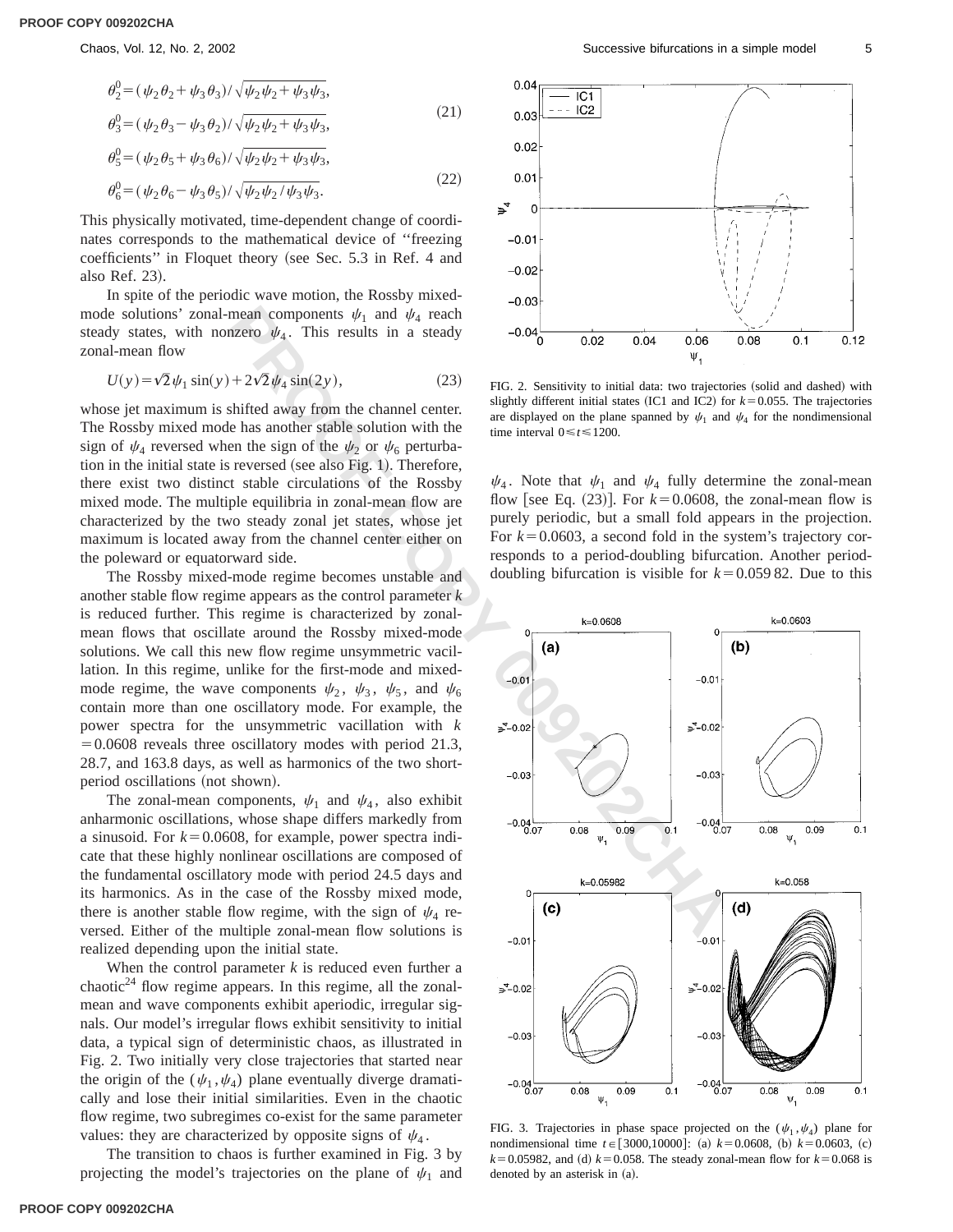

FIG. 4. Power spectra of  $\psi_4$  for (a)  $k=0.0608$ , (b)  $k=0.0603$ , (c)  $k$  $=0.05982$ , and (d)  $k=0.058$ .

subharmonic cascade,<sup>25</sup> the system becomes chaotic for  $k$  $=0.058$ . Its trajectory is somewhat reminiscent of the Rössler attractor<sup>26</sup> and exhibits signs of folding and stretching associated with deterministic chaos. Note that the trajectories occupy a larger portion of phase space as *k* becomes smaller, due to the flow's increased instability.

Figure 4 shows the power spectra of  $\psi_4$  for the same parameter values as in Figs.  $3(a) - 3(d)$ . For  $k = 0.0608$  several sharp spectral peaks are detected, all other peaks being harmonics of the largest peak. The fundamental frequency is  $v_0$ =0.0409 cycle/day and the corresponding period is 24.5 days. For  $k=0.0603$  many other spectral peaks appear in addition to the peaks in panel  $(a)$ . These additional peaks are found to be the first subharmonic of  $v_0$ , i.e.,  $v_0/2$ , and its odd multiples. Thus, the folding of the trajectories that characterizes the transition from Figs.  $3(a)$  and  $3(b)$  is due indeed to period doubling.

Similarly, the added peaks in panel  $(c)$  are found to be the first subharmonic of  $\nu_0/2$ , i.e.,  $\nu_0/4$ , and its odd multiples. This indicates that the transition from Fig.  $3(b)$  to  $3(c)$ is due to another subharmonic bifurcation. For  $k=0.058$ , a continuous broad-band spectrum suddenly rises from  $10^{-9}$  to  $10^{-4}$ , while the fundamental peak at  $\nu_0$  is still visible. This manifestation of chaos detected by the spectral analysis is consistent with the irregular appearance of the phase-space trajectory in Fig.  $3(d)$ .

The successive bifurcations studied here are summarized in Fig. 5, which shows six distinctive regimes with respect to



FIG. 5. Bifurcation diagram showing successive bifurcations. Six different regimes are denoted by **H** (Hadley), **R1**, (Rossby first mode), **R12** (Rossby mixed mode), **UV** (Unsymmetric Vacillation), **C** (Chaos), and **R2** (Rossby second mode) in the legend.

the changes in the dissipation parameter *k*. The vertical bars in Fig. 5 indicate  $\pm$  (one standard deviation) of the variability in  $\psi_4$ . The location of a symbol within the bar denotes the variability's mean value. The corresponding bifurcation diagram for Lorenz's18 model is shown as Fig. 5.8 in Ghil and Childress.4

The system first undergoes a Hopf bifurcation from the Hadley regime to the first-mode Rossby regime. The period of the oscillatory instability that gives rise to this bifurcation is intraseasonal, of the order of 20–30 days. Both regimes have  $\psi_4=0$  so that the zonal-mean flow is symmetric with respect to the channel's center line. A transition from the first-mode to the mixed-mode regime then takes place and a pair of nonzero  $\psi_4$  values appears. The Rossby mixed mode is marked by multiple equilibria in zonal-mean flow, which give the two branches in Fig. 5. The zonal-mean flow profile that corresponds to either of the two Rossby mixed-mode solutions exhibits symmetry breaking—a typical indication of nonlinearity in action—and its maximum is shifted away from the axis of the channel. The period of the mixed-mode solution is still intraseasonal.

The Rossby mixed mode's mean flow starts to oscillate due to a secondary Hopf bifurcation, $2<sup>1</sup>$  which leads to the unsymmetric vacillation. The period of the associated oscillatory instability is much longer, of the order of  $10^2$  days. The unsymmetric vacillation exists within a relatively narrow range of the control parameter values, after which a sharp transition to the chaotic regime occurs. Note that, as the control parameter *k* decreases further, the positive and negative  $\psi_4$  solutions, which are solely determined by the initial state, start to overlap. This overlap between solutions becomes larger as *k* decreases. Further decrease in *k* leads to the collapse of the two solutions with opposite signs of  $\psi_4$ , which leads to the Rossby regime of the second mode.

This new regime is characterized by self-sustained oscillations in the wave components  $\psi_5$  and  $\psi_6$  that are associated with the second *y* mode. The zonal-mean flow of the Rossby second mode is symmetric with respect to the channel's cen-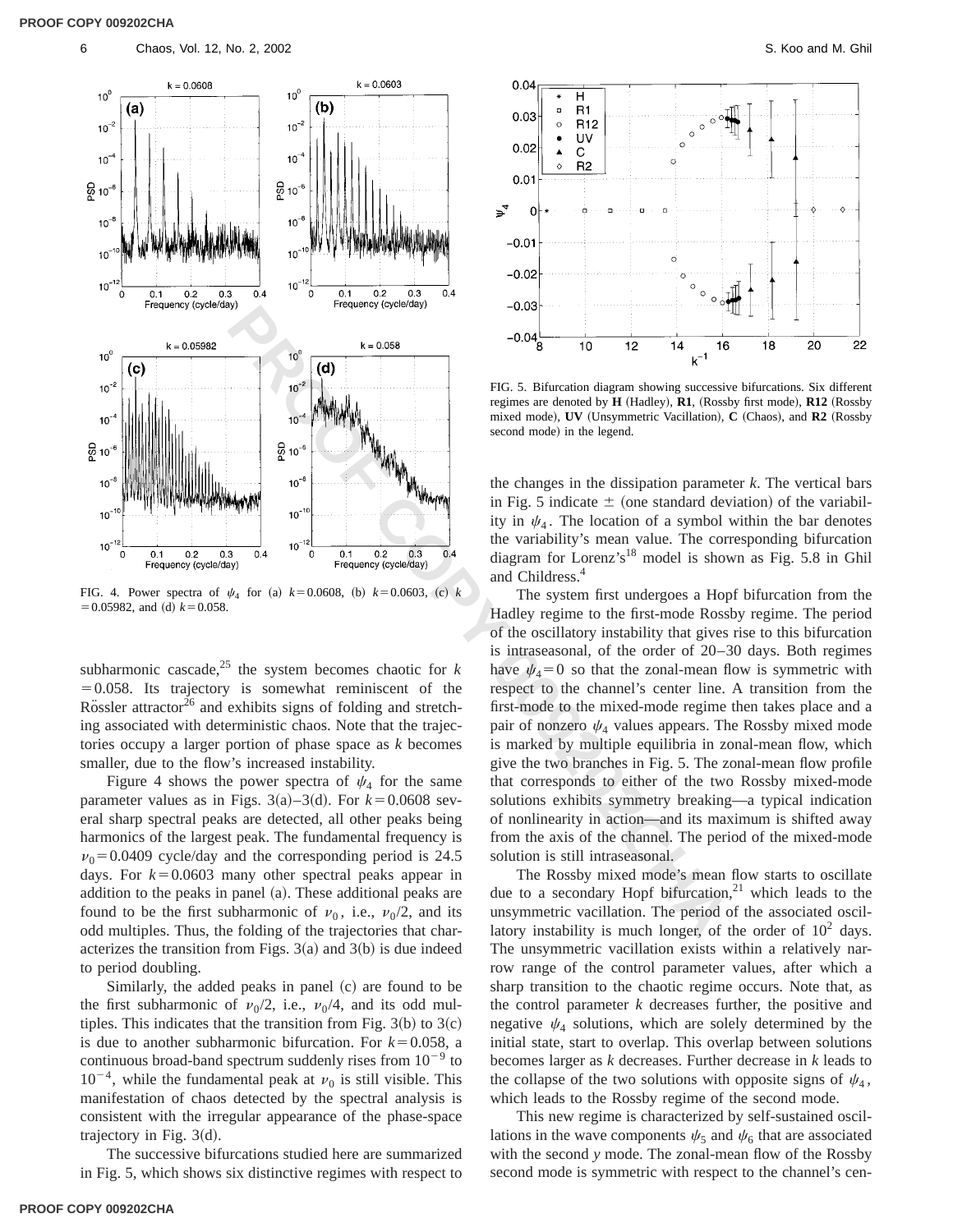

FIG. 6. Multiple equilibria in zonal-mean flow for the mixed-mode solutions obtained at  $k=0.068$ : (a) the low-latitude equilibrium profile; and (b) the high-latitude equilibrium profile. Solid lines indicate zonal-mean zonal flow and dashed ones denote eddy momentum flux convergence.

ter line because  $\psi_4=0$  and does not have multiple values. The recovery of stability in this last transition is not physical and is probably due to the model's extreme truncation; see the discussion in Chap. 5 of Ref. 4 of the Lorenz<sup>18</sup> results.

### **IV. IMPLICATIONS FOR MULTIPLE REGIMES IN ZONAL-MEAN FLOW**

We now examine the dynamics of our low-order model in physical space. As discussed in the preceding section, for the control parameter value  $k=0.068$  the system has two distinct solutions with steady zonal-mean flow and propagating Rossby waves of both the first and second mode. Note that the Rossby mixed-mode solutions are thus overall periodic.

The two distinct flow regimes are shown in terms of their zonal-mean zonal flow and eddy momentum flux convergence in Fig. 6. One is characterized by the zonal-mean flow's maximum being shifted equatorward from the channel center and the other is marked by the poleward shift of this maximum. Both zonal-mean flow regimes are maintained against frictional dissipation at the bottom by the corresponding eddy momentum forcing's being in phase with the zonal-jet shift. This momentum balance is consistent with the dynamics of the two zonal-mean flow regimes, as analyzed in a more realistic primitive-equation (PE) model with much higher horizontal resolution, as well as in the Southern Hemisphere observations.<sup>13</sup> The PE model is derived from the full equations for the fluid's conservation of mass, momentum, and internal energy, using only the hydrostatic approximation of negligible vertical acceleration.<sup>16,27</sup>

The zonal-mean flow's variability in the present loworder model and its dynamics in the chaotic regime are examined next. Figure 7(a) shows a time series of  $\psi_4$  for *k*  $=0.052$  and indicates chaotic fluctuations of zonal-mean flow in the meridional direction. In order to study three distinct dynamical states of zonal-mean flow, we then select states with  $\psi_4$  being negative, zero, and positive from the time series. These three states are denoted by an asterisk in Fig.  $7(a)$ .

The remaining panels in Fig. 7 show the barotropic streamfunction  $\psi$ , zonal-mean flow, and eddy momentum flux convergence for the three states. As in Fig. 6, the lowand high-latitude states are characterized by the position of the zonal-jet maximum and are sustained by the corresponding eddy momentum forcing. Consistent with this eddy momentum flux convergence, the streamfunction  $\psi$  shows two distinct tilts in the ridges and troughs of the waves: NE–SW for the high-latitude state and NW–SE for the low-latitude state.

On the other hand, the intermediate state with  $\psi_4 \approx 0$ shows the zonal-mean flow maximum occurring at the channel center. Its barotropic streamfunction  $\psi$  has no tilt away from the meridional direction in the waves' ridges and troughs. This is consistent with the convergence of the eddy momentum flux being almost identically zero. From the present analysis it is clear that the eddies are driving the zonal-mean flow variability, consistent with the findings of Koo and colleagues $13$  in their PE model and the Southern Hemisphere observations.

**Example 19**<br> **Example 19**<br> **Example 19**<br> **Example 19**<br> **Example 19**<br> **Example 19**<br> **Example 19**<br> **Example 19**<br> **Example 19**<br> **Example 19**<br> **Example 19**<br> **Example 19**<br> **Example 19**<br> **Example 19**<br> **Example 19**<br> **Example 19** Within its Earthlike parameter ranges, our low-order model represents some key elements of the dynamics of zonal-mean flow in the Southern Hemisphere, despite its drastic truncation. These striking similarities strongly suggest that the two equilibria of zonal-mean flow in our loworder model may capture the origin of the quasistationary and persistent zonal-flow regimes in the atmosphere. The chaotic regimes arising via successive bifurcations in the low-order model represent, with a certain degree of realism, the eddy-driven nature of zonal-mean flow variability in the Southern Hemisphere.

# **V. CONCLUDING REMARKS**

We constructed a highly truncated, two-layer, quasigeostrophic channel model in order to investigate the origin of zonal-flow vacillation in the Southern Hemisphere observations<sup>7,9</sup> as well as in a two-layer PE model with intermediate resolution.<sup>13</sup> A distinctive feature of our low-order model is that it has a flat bottom, while the role of topography has been emphasized in low-order models used in a number of previous studies that addressed Northern Hemisphere LFV.<sup>10-12,19,28</sup> The main LFV mechanism present in these models was the effect of topography modulating the interaction between the zonal-mean flow and equivalentbarotropic waves, whose horizontal structure does not change with height.<sup>10,12,28</sup> This mechanism was also found and analyzed in a laboratory setting.<sup>29</sup>

Multiple flow equilibria were identified in the zonalmean flow of our low-order model (Fig. 1). They bear a strong resemblance to the two persistent flow regimes found by Koo and colleagues $13$  in the Southern Hemisphere observations and in their  $PE$  model (Fig. 6). The two stationary zonal-mean flow solutions are sustained here by the wave forcing, as they are in the multiple regimes identified in the Southern Hemisphere observations and in the PE model. The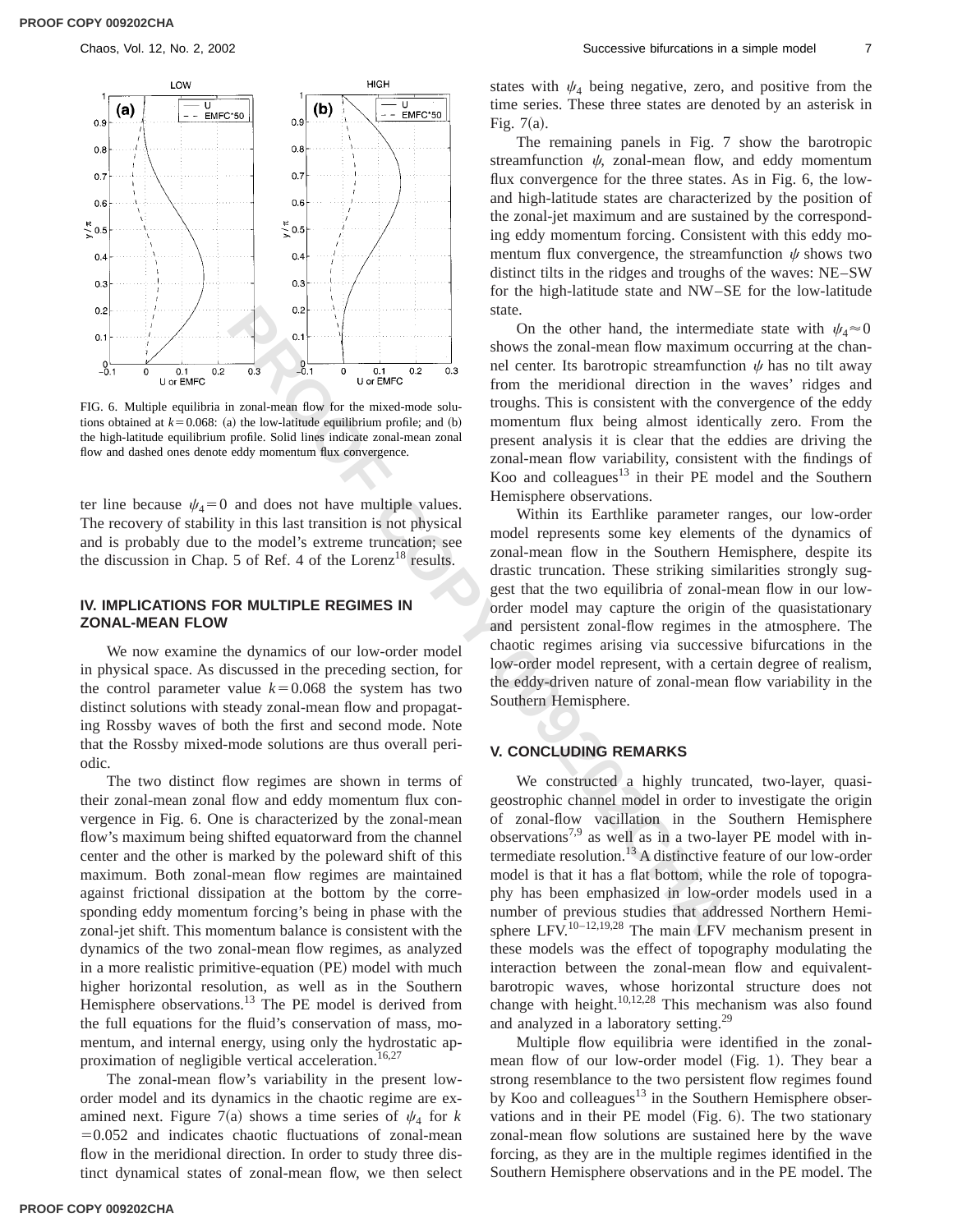

FIG. 7. Dynamical variables in physical space for the chaotic regime obtained at  $k=0.052$ : (a) time series of  $\psi_4$  on which three distinct states— $\psi_4$  $< 0$ ,  $\psi_4 \approx 0$ , and  $\psi_4 > 0$ —are denoted each by an asterisk; (b) barotropic streamfunction and (c) zonal-mean zonal flow (solid) and eddy momentum flux convergence (dashed) for the high-latitude state;  $(d)$  and  $(e)$  are the same as  $(b)$  and  $(c)$  but for the intermediate state;  $(f)$  and  $(g)$  are the same as (b) and (c) but for the low-latitude state.

parameter values that give rise to the multiple flow equilibria are found to be within the range of Earthlike settings. Thus, our low-order model without topography exhibits multiple equilibria that bear a strong resemblance to these persistent flow regimes in terms of morphology as well as inherent dynamics.

Successive bifurcations to periodic and irregular zonalmean flow regimes occur as the control parameter changes. Multiple solutions that resemble the two extreme phases of zonal-flow vacillation exist in a wide range of the control parameter values (Fig. 5). Nonlinear interactions between the model's zonal-mean flow and its baroclinic waves are responsible for the chaotic variations of zonal-mean flow in the irregular flow regime (Fig. 7). Our results thus emphasize the role of vertically sheared, baroclinic waves in the Southern Hemisphere's LFV. Such baroclinic waves are known to dominate weather phenomena in both hemispheres but their role in Northern Hemisphere LFV has been less well established.<sup>11,19,30</sup>

As is often the case, the irregular character of time series associated with the position and intensity of the zonal jet in the Southern Hemisphere has prompted the formulation of a red-noise model of zonal-flow vacillation.<sup>31</sup> In such firstorder Markov models, zonal-mean flow variability is explained by white-noise fluctuations in time, subject to a linear, negative feedback. This linear stochastic framework clearly lacks credible physics and fails to provide dynamically and statistically consistent explanations of the phenomenon.

In contrast to such linear stochastic models, Koo and  $co$ -authors<sup>13</sup> recently presented a nonlinear framework of zonal-flow vacillation, based on the paradigm of multiple flow regimes.<sup>4,6</sup> They presented evidence for multiple flow regimes associated with the two extreme phases of zonal-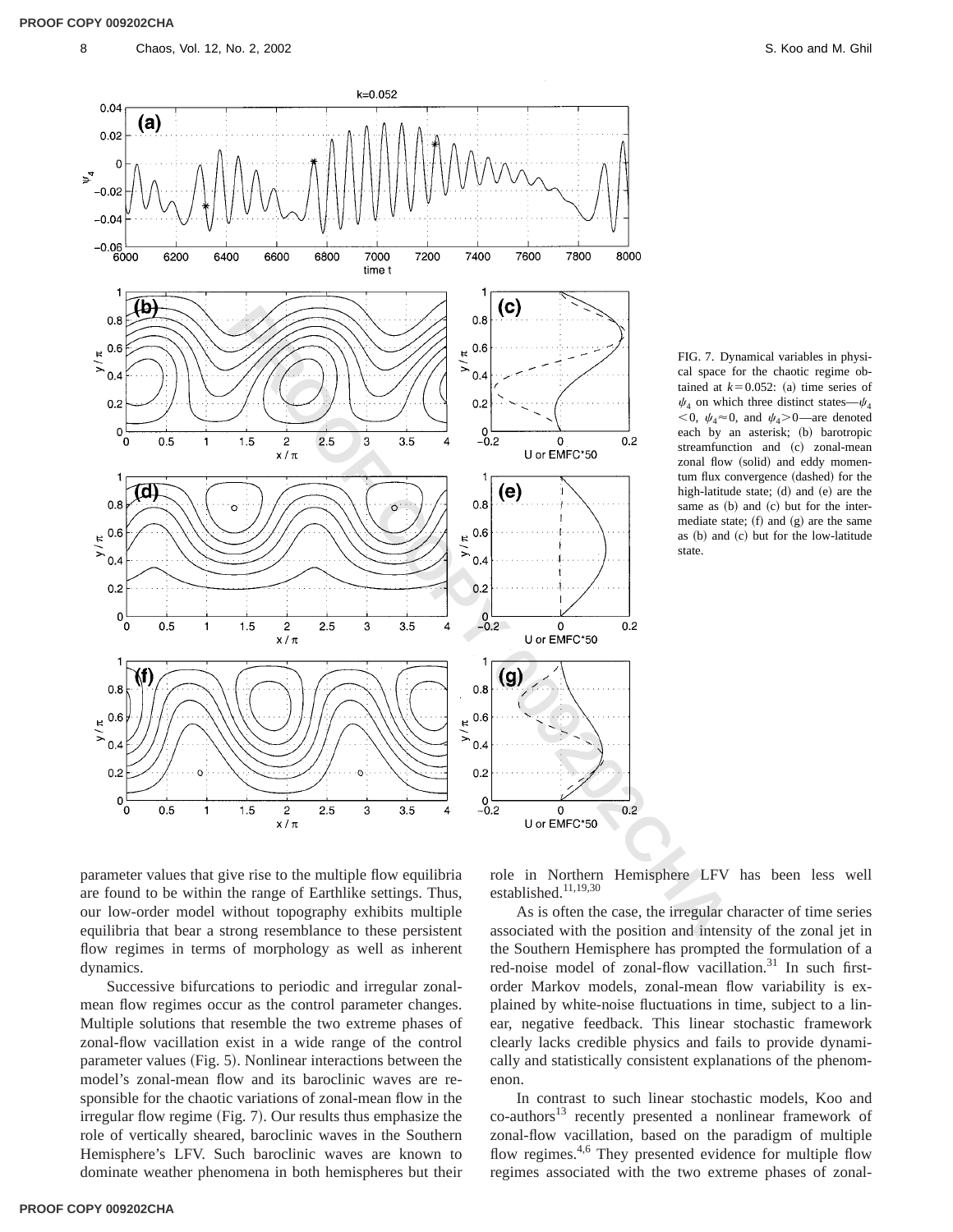flow vacillation in Southern Hemisphere observations, where the role of topography is much less prominent than in the Northern Hemisphere, $32$  and in their deterministic, two-layer PE model, where there was no topography at all. In particular, notable asymmetries with respect to the time-mean state are present in the two regimes: they are associated with large excursions of the jet and transitions from the one to the other tend to avoid the mean rather than favor it. Unlike the linear Markov models, the perspective of multiple regimes provides a fairly complete and convincing dynamical description of atmospheric zonal-flow vacillation that is consistent with the statistical evidence. Moreover, this dynamical description is also consistent with previous studies of the dynamics of zonal-flow vacillation.<sup>9,33</sup>

**EXECUTE THENTIFY**<br> **EXECUTE THE CONDITION COPY**<br> **EXECUTE:**  $\frac{\partial \psi_6}{\partial t} = C_1 \frac{n(n^2+3)}{n^2+4} (\psi_1 \psi_5 + \theta_1 \theta_5) + C$ <br>
adison and in the Bouthern lemisphene, which no to-<br>
divide regimes found in the Southern Hermite is ex Clearly the multiple regimes found in the Southern Hemisphere observations and in the PE model with no topography cannot be explained by the previous theories of multiple flow equilibria in the Northern Hemisphere, which emphasize the role of topography (see Refs. 9, 32, 33). Our low-order model's multiple regimes present a striking resemblance, in terms of their morphology as well as dynamics, to the regimes found in the Southern Hemisphere observations and in our PE model of intermediate complexity.<sup>13</sup> The explanation of the multiple regimes in atmospheric zonal-mean flow must lie, therefore, in the nonlinear baroclinic processes captured by our low-order model without topography.

Our findings suggest that nonlinearity plays a key role in the most fundamental and simplest mid-latitude LFV mode, the zonally symmetric mode. The relevance of these results to Northern Hemisphere LFV as well is still a matter of considerable debate.<sup>6,34</sup>

### **ACKNOWLEDGMENTS**

It is a pleasure to thank A. W. Robertson for many useful discussions. This research was supported by NSF Grant ATM 00-82131 (M.G.), NASA Grant NAG5-7294 (M.G.), and a Chancellor's Dissertation Year Fellowship at the University of California, Los Angeles (S.K.). This is publication no. 5728 of UCLA's Institute of Geophysics and Planetary Physics.

## **APPENDIX: GOVERNING EQUATIONS OF THE LOW-ORDER MODEL**

$$
\frac{\partial \psi_1}{\partial t} = -k(\psi_1 - \theta_1),\tag{A1}
$$

$$
\frac{\partial \psi_2}{\partial t} = -C_2 \frac{n^3}{n^2 + 1} (\psi_1 \psi_3 + \theta_1 \theta_3) - C_4 \frac{n^3}{n^2 + 1} (\psi_4 \psi_6 + \theta_4 \theta_6)
$$

$$
+\frac{n}{n^2+1}\beta\psi_3 - k(\psi_2 - \theta_2),
$$
 (A2)

$$
\frac{\partial \psi_3}{\partial t} = C_2 \frac{n^3}{n^2 + 1} (\psi_1 \psi_2 + \theta_1 \theta_2) + C_4 \frac{n^3}{n^2 + 1} (\psi_4 \psi_5 + \theta_4 \theta_5)
$$

$$
- \frac{n}{n^2 + 1} \beta \psi_2 - k(\psi_3 - \theta_3), \tag{A3}
$$

$$
\frac{\psi_4}{\partial t} = C_3 n (\psi_2 \psi_6 + \theta_2 \theta_6) - C_3 n (\psi_3 \psi_5 + \theta_3 \theta_5) - k (\psi_4 - \theta_4),
$$
\n(A4)

 $\partial$ 

$$
\frac{\partial \psi_5}{\partial t} = -C_1 \frac{n(n^2+3)}{n^2+4} (\psi_1 \psi_6 + \theta_1 \theta_6) - C_4 \frac{n(n^2-3)}{n^2+4}
$$

$$
\times (\psi_3 \psi_4 + \theta_3 \theta_4) + \frac{n}{n^2+4} \beta \psi_6 - k(\psi_5 - \theta_5), \quad (A5)
$$

$$
\frac{\partial \psi_6}{\partial t} = C_1 \frac{n(n^2+3)}{n^2+4} (\psi_1 \psi_5 + \theta_1 \theta_5) + C_4 \frac{n(n^2-3)}{n^2+4}
$$

$$
\times (\psi_2 \psi_4 + \theta_2 \theta_4) - \frac{n}{n^2+4} \beta \psi_5 - k(\psi_6 - \theta_6), \quad (A6)
$$

$$
(1 + \sigma_0) \frac{\partial \theta_1}{\partial t} = C_2 n (\psi_2 \theta_3 - \psi_3 \theta_2) + C_1 n (\psi_5 \theta_6 - \psi_6 \theta_5) + \sigma_0 \kappa (\psi_1 - \theta_1) + h'' (\theta_1^* - \theta_1), \tag{A7}
$$

$$
\left(\sigma_{0} + \frac{1}{n^{2}+1}\right) \frac{\partial \theta_{2}}{\partial t}
$$
\n
$$
= -\frac{\sigma_{0}C_{2}n^{3}}{n^{2}+1} (\psi_{1}\theta_{3} + \psi_{3}\theta_{1}) - \frac{\sigma_{0}C_{4}n^{3}}{n^{2}+1} (\psi_{4}\theta_{6} + \psi_{6}\theta_{4})
$$
\n
$$
- \frac{C_{2}n}{n^{2}+1} (\psi_{1}\theta_{3} - \psi_{3}\theta_{1}) - \frac{C_{4}n}{n^{2}+1} (\psi_{4}\theta_{6} - \psi_{6}\theta_{4})
$$
\n
$$
+ \frac{\sigma_{0}\beta n}{n^{2}+1} \theta_{3} + \sigma_{0}k(\psi_{2} - \theta_{2}) - \frac{h''}{n^{2}+1} \theta_{2}, \qquad (A8)
$$

$$
\left(\sigma_{0} + \frac{1}{n^{2}+1}\right) \frac{\partial \theta_{3}}{\partial t}
$$
\n
$$
= \frac{\sigma_{0} C_{2} n^{3}}{n^{2}+1} (\psi_{1} \theta_{2} + \psi_{2} \theta^{1}) + \frac{\sigma_{0} C_{4} n^{3}}{n^{2}+1} (\psi_{4} \theta_{5} + \psi_{5} \theta_{4})
$$
\n
$$
+ \frac{C_{2} n}{n^{2}+1} (\psi_{1} \theta_{2} - \psi_{2} \theta_{1}) + \frac{C_{4} n}{n^{2}+1} (\psi_{4} \theta_{5} - \psi_{5} \theta_{4})
$$
\n
$$
- \frac{\sigma_{0} \beta n}{n^{2}+1} \theta_{2} + \sigma_{0} k (\psi_{3} - \theta_{3}) - \frac{h''}{n^{2}+1} \theta_{3}, \qquad (A9)
$$

$$
\begin{aligned}\n&\left(\sigma_{0} + \frac{1}{4}\right) \frac{\partial \theta_{4}}{\partial t} \\
&= \sigma_{0} C_{3} n (\psi_{2} \theta_{6} + \psi_{6} \theta_{2}) - \sigma_{0} C_{3} n (\psi_{3} \theta_{5} + \psi_{5} \theta_{3}) \\
&+ \frac{C_{4} n}{4} (\psi_{2} \theta_{6} - \psi_{6} \theta_{2}) - \frac{C_{4} n}{4} (\psi_{3} \theta_{5} - \psi_{5} \theta_{3}) \\
&+ \sigma_{0} k (\psi_{4} - \theta_{4}) - \frac{h''}{4} \theta_{4},\n\end{aligned} \tag{A10}
$$

 **PROOF COPY 009202CHA**